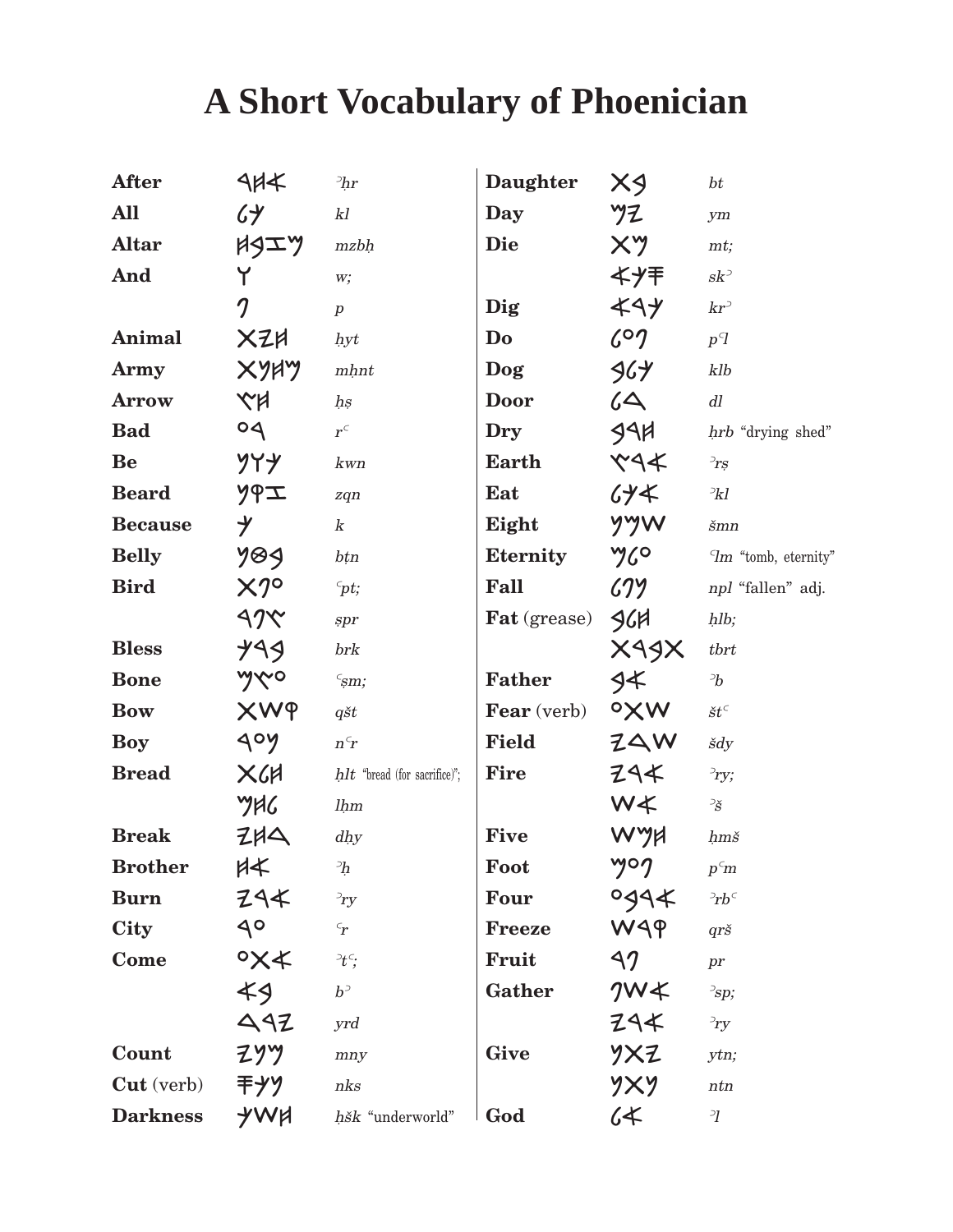| <b>Goddess</b>       | $X$ 6 $K$                    | $\partial t$               | Long                | ナイキ                      | $\partial$ rk;                      |
|----------------------|------------------------------|----------------------------|---------------------|--------------------------|-------------------------------------|
| Gold                 | <b>KAN</b>                   | hrs                        |                     | <b>OYA手ツ</b>             | $msrw^C$                            |
| Good                 | yoy                          | $n^{\text{c}}m$            | <b>Man</b> (male)   | YAK                      | $\partial dm$ "man(kind)";          |
| <b>Grass</b>         | XAYAY                        | $mh$ srt                   |                     | W <sup>*</sup>           | $\overline{\mathbf{S}}$             |
| Guard (verb) 94Y     |                              | nsr;                       |                     | 991                      | gbr                                 |
|                      | AYW                          | $\check{s}mr$              | <b>Many</b>         | 21W                      | šgy;                                |
| Hand                 | $\Delta$ Z                   | yd                         |                     | 99                       | rb                                  |
| He                   | くろ                           | $h^{\supset}$              | <b>Master</b>       | りへく                      | $\partial dn$                       |
| Head                 | WK4                          | $r^2\check{s}$             | <b>Meat</b> (flesh) | 4W <sub>9</sub>          | bšr;                                |
| Hear                 | oyw                          | $\check{s}m^c$             |                     | 44W                      | $\check{s}^{\supseteq}$             |
| <b>Heart</b>         | 96                           | lb                         | <b>Milk</b>         | 96H                      | $h$ l $b$                           |
| <b>Heavy</b>         | 69W                          | šql "weigher"              | <b>Moon</b>         | HAZ                      | yrh                                 |
| <b>Here</b>          | ナソス                          | hnk;                       | <b>Mother</b>       | y≮                       | $\mathbb{P}m$                       |
|                      | ≮光                           | $k^{\scriptscriptstyle 2}$ | Mountain            | 92                       | hr                                  |
| Hit                  | $\gamma$ 62                  | hlm                        | <b>Mouth</b>        | $\boldsymbol{\eta}$      | $\boldsymbol{p}$                    |
| Hold (take)          | <b>APG</b>                   | lqh;                       | <b>Name</b>         | yw                       | $\check{s}m$                        |
|                      | XJY                          | sbt                        | <b>Near</b>         | 71                       | $g_{W;}$                            |
| <b>Honey</b>         | $\times$ 19                  | npt                        |                     | XYXY                     | mtkt "midst"                        |
| Horn                 | ሃጓዋ                          | qrn                        |                     | XYX                      | tkt "midst"                         |
| <b>Horse</b>         | 手手                           | $_{\rm SS}$                | <b>New</b>          | WAH                      | hdš                                 |
| <b>House</b>         | X9                           | bt                         | <b>Night</b>        | $\mathcal{C}\mathcal{C}$ | $_{ll}$                             |
| <b>Husband</b>       | 609                          | $b7$ "citizen, husband"    | <b>Nine</b>         | owx                      | $t\check{s}^{\scriptscriptstyle C}$ |
| $\mathbf{I}$         | ナソギ                          | $\partial n$ k             | <b>Not</b>          | Ζ≮                       | $\mathcal{Y};$                      |
| <b>If</b>            | 64                           | $\partial$                 |                     | 64                       | $\overline{\mathcal{U}}$            |
|                      | y                            | $\mathbb{P}_{m}$           |                     | 69                       | $b\hspace{0.5pt} l$                 |
| In                   | $\triangleleft$              | $\boldsymbol{b}$           | <b>Olive</b>        | XZI                      | zyt                                 |
| <b>Island</b>        | ヱ≮                           | $\rightarrow y$            | One                 | 44                       | $\partial h$ d;                     |
| <b>King</b>          | ሃሪツ                          | $m l k$                    |                     | $X$ $A$ $X$              | $\partial h t$                      |
| Know                 | 022                          | $yd^c$                     | Open                | 4x7                      | $ps^{\supset}$                      |
| Lamb                 | $\left\{ \forall x \right\}$ | $\mathbb{P}_{mr}$          |                     | HX7                      | pth                                 |
| Lie (recline) $9$ /W |                              | škb                        | Orphan              | YXZ                      | ytm                                 |
| Live                 | ZYA                          | hwy                        | Ox                  | 764                      | $\partial p$                        |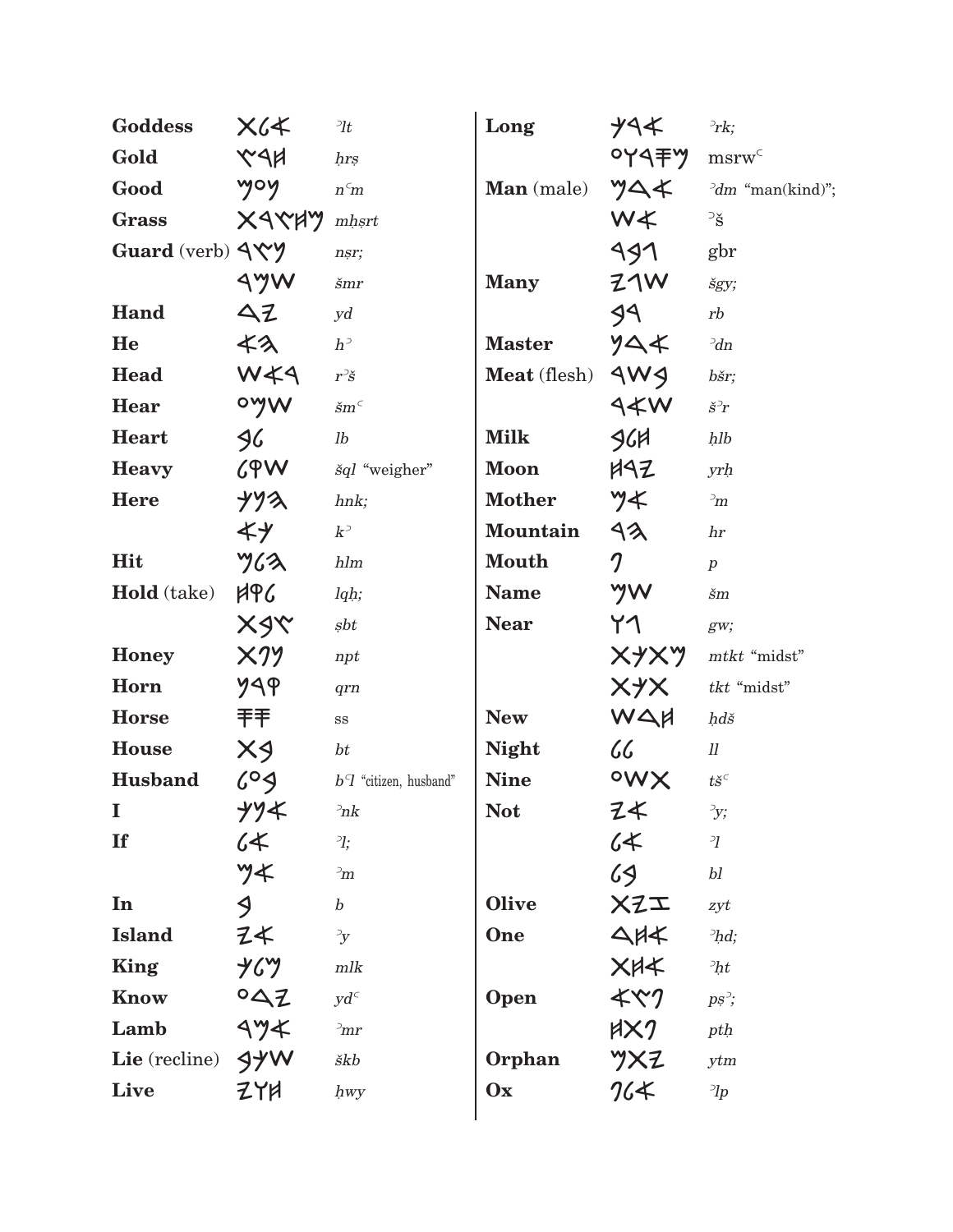| <b>Palace</b>                               | くソス                                 | hkl                                                                                                                                                                                                                                                             | <b>Shield</b>     | $y \gamma y$    | mgn                                          |
|---------------------------------------------|-------------------------------------|-----------------------------------------------------------------------------------------------------------------------------------------------------------------------------------------------------------------------------------------------------------------|-------------------|-----------------|----------------------------------------------|
| <b>Pasture</b>                              | $\mathcal{A} \mathcal{Y}$           | kr                                                                                                                                                                                                                                                              | <b>Silver</b>     | 7W <sup>2</sup> | ksp                                          |
| People                                      | WJY                                 | $np\check{s}$                                                                                                                                                                                                                                                   | <b>Sing</b>       | 9W              | šr                                           |
| Poor                                        | 64                                  | dl                                                                                                                                                                                                                                                              | <b>Sister</b>     | <b>XHX</b>      | $\partial h t$                               |
| Pour                                        | グ干ソ                                 | nsk                                                                                                                                                                                                                                                             | <b>Sit</b>        | 3WZ             | yšb                                          |
| <b>Priest</b>                               | ソスソ                                 | khn;                                                                                                                                                                                                                                                            | <b>Six</b>        | <b>WW</b>       | $\check{S}\check{S}$                         |
|                                             | $\left\langle \gamma \right\rangle$ | kmr                                                                                                                                                                                                                                                             | <b>Skin</b>       | $9^{\circ}$     | $\mathbf{r}_r$                               |
| Pure                                        | イイエ                                 | $z k$ <sup>2</sup>                                                                                                                                                                                                                                              | <b>Sky</b>        | yyw             | $\check{s}mm$                                |
| Put                                         | yw                                  | šm "set up";                                                                                                                                                                                                                                                    | <b>Sleep</b>      | XW              | $\v{s}t$                                     |
|                                             | XW                                  | št                                                                                                                                                                                                                                                              | <b>Small</b>      | <b>7</b> 89     | qtn                                          |
| <b>Queen</b>                                | XY                                  | $m$ lkt                                                                                                                                                                                                                                                         | Son               | 79              | bn;                                          |
| Ram                                         | 692                                 | ybl                                                                                                                                                                                                                                                             |                   | $\triangleleft$ | $\mathbf{b}$ r                               |
| Right (correct) $\varphi \Delta \mathbf{y}$ |                                     | sdq                                                                                                                                                                                                                                                             | Stab (pierce) CCH |                 | hll                                          |
| Road                                        | <b>YAA</b>                          | drk;                                                                                                                                                                                                                                                            | <b>Star</b>       | 977             | kkb                                          |
|                                             | KN                                  | hs;                                                                                                                                                                                                                                                             | <b>Stick</b>      | ≮ሃዋ             | $qn^3$ "stalk"                               |
|                                             | <b>ナムギソ</b>                         | $n$ $\!\!$ $\!\!$ $\!\!$ $\!\!$ $\!\!$ $\!\!$ $\!\!$ $\!\!$ $\!\!$ $\!\!$ $\!\!$ $\!\!$ $\!\!$ $\!\!$ $\!\!$ $\!\!$ $\!\!$ $\!\!$ $\!\!$ $\!\!$ $\!\!$ $\!\!$ $\!\!$ $\!\!$ $\!\!$ $\!\!$ $\!\!$ $\!\!$ $\!\!$ $\!\!$ $\!\!$ $\!\!$ $\!\!$ $\!\!$ $\!\!$ $\!\!$ | <b>Stone</b>      | 794             | 2bn                                          |
| Robe                                        | YXY                                 | ktn "linen"                                                                                                                                                                                                                                                     | Straight          | AWZ             | yšr "upright"                                |
| Roof                                        | 11                                  | gg;                                                                                                                                                                                                                                                             | <b>Strong</b>     | 工手              | $\mathrel{\ulcorner}_{\mathrel{\mathbf{Z}}}$ |
|                                             | <b>XY7手ツ</b>                        | mspnt                                                                                                                                                                                                                                                           | <b>Sun</b>        | WYW             | $\check{s}m\check{s}$                        |
| Root                                        | WAW                                 | šrš                                                                                                                                                                                                                                                             | <b>Temple</b>     | yyoy            | $m^c$ wn                                     |
| Sacrifice (verb) $349$                      |                                     | qrb                                                                                                                                                                                                                                                             | <b>Ten</b>        | 9手P             | $\epsilon_{ST}$                              |
| <b>Salt</b>                                 | HGY                                 | mlh                                                                                                                                                                                                                                                             |                   | XAWO            | $\epsilon$ <i>šrt</i>                        |
| <b>Say</b>                                  | $\Delta \gamma$                     | $\sum$ mr;                                                                                                                                                                                                                                                      | <b>Tent</b>       | 634             | $\partial h$                                 |
|                                             | ≮クベ                                 | $sp^{\supset}$ "seer"                                                                                                                                                                                                                                           | <b>There</b>      | yw              | $\check{s}m$                                 |
| <b>Sea</b>                                  | ツフ                                  | ym                                                                                                                                                                                                                                                              | <b>They</b>       | XYX             | hmt                                          |
| <b>See</b>                                  | $\sharp$ IZ                         | hzy;                                                                                                                                                                                                                                                            | Thin              | PPA             | dqq                                          |
| <b>Seed</b>                                 | $Z\rho$                             | $zr^{\epsilon}$ "offspring";                                                                                                                                                                                                                                    | Thing             | 994             | dbr                                          |
|                                             | <b>AYY</b>                          | $\sinh$                                                                                                                                                                                                                                                         | Think             | SWH             | hšb                                          |
| <b>Seek</b>                                 | WPS                                 | bqš;                                                                                                                                                                                                                                                            | <b>This</b>       | W≮              | $\frac{1}{S}$                                |
|                                             | ZOW                                 | $\check{s}^c y$                                                                                                                                                                                                                                                 |                   | $\mathcal{I}$   | $Z_{2}^{*}$                                  |
| <b>Send</b>                                 | <b>MSW</b>                          | šlh                                                                                                                                                                                                                                                             |                   | ソエ              | zn                                           |
| <b>Servant</b>                              | 490                                 | ${}^{\scriptscriptstyle\mathrm{C}}\hspace{-1.5pt}bd$                                                                                                                                                                                                            | <b>Three</b>      | WGW             | šlš                                          |
| <b>Seven</b>                                | ogw                                 | $\check{s}b^\subset$                                                                                                                                                                                                                                            |                   |                 |                                              |